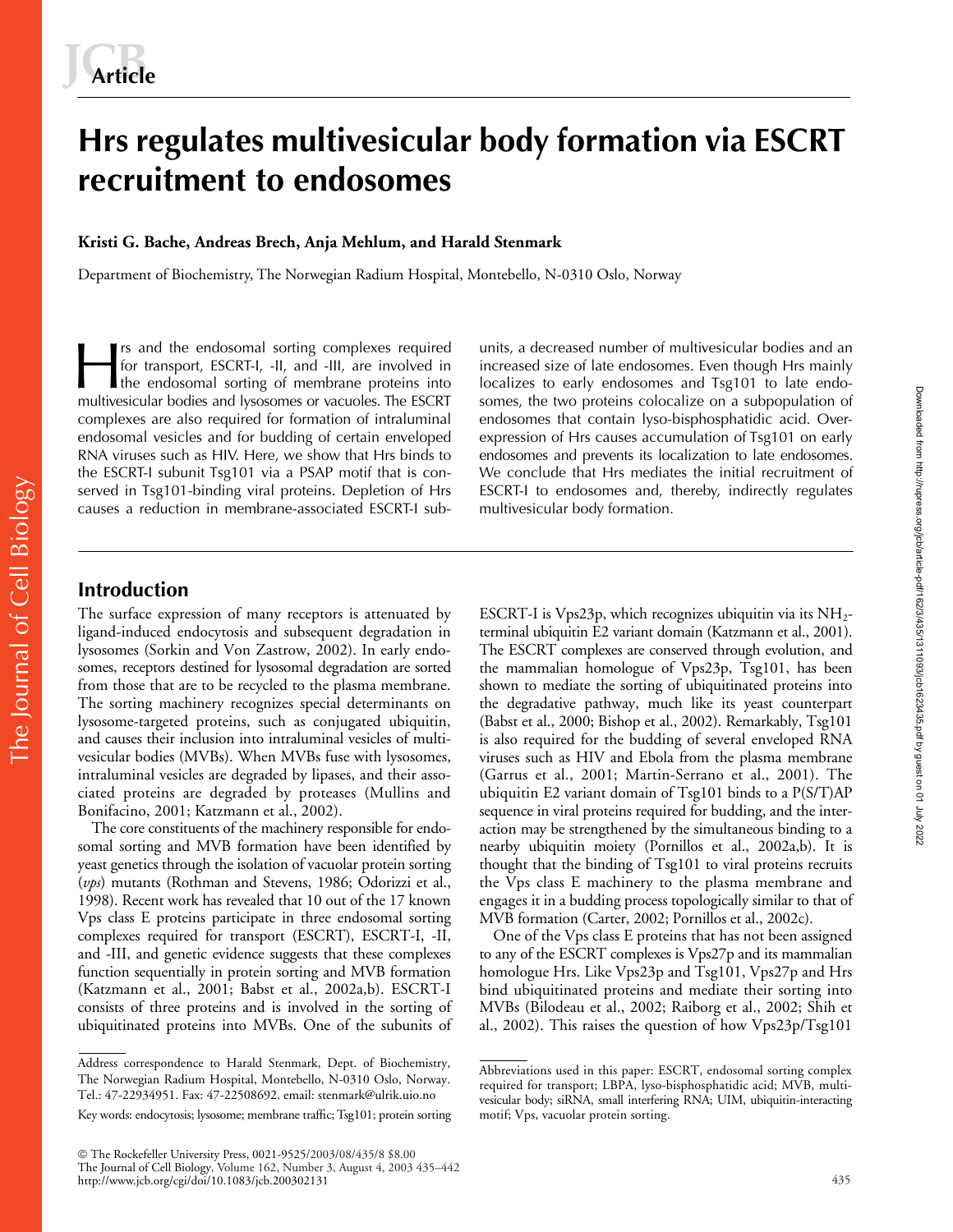and Vps27p/Hrs recruitment is coordinated in time and space. Here, we have tried to address this question.

# **Results**

The Journal of Cell Biology

The Journal of Cell Biology

## **Tsg101 interacts with Hrs**

The fact that Hrs contains a PSAP sequence (residues 348– 351, Fig. 1 A), similar to that found in Tsg101-binding viral proteins (Carter, 2002; Pornillos et al., 2002c), prompted us to ask whether Tsg101 may interact with Hrs. First, we investigated this possibility using the yeast two-hybrid system. Fulllength or truncated Hrs constructs were prepared as baits and  $Tsg101$  as prey, and  $\beta$ -galactosidase reporter activity was measured in reporter yeast cells. The results indicated that Hrs does interact with Tsg101 (Fig. 1 B). Although the  $NH<sub>2</sub>$ -terminal part of Hrs, containing the VHS and FYVE domains and ubiquitin-interacting motif (UIM), showed no interaction with Tsg101, the remaining part, containing the proline-rich, coiled-coil, and clathrin binding domains, bound strongly. To study if the PSAP sequence is involved in the interaction, we mutated the final proline residue in this sequence to alanine. Interestingly, this P351A mutation markedly reduced the interaction, but did not abolish it completely. Consistent with this, we also detected a weak interaction between the coiledcoil region of Hrs and Tsg101, and a Hrs construct containing only the proline-rich and coiled-coil domains of  $(Hrs<sub>287–573</sub>)$ showed a strong interaction with Tsg101 (Fig. 1 B). In the companion paper, Pornillos et al. (2003, in this issue) show that Hrs truncated just after the coiled-coiled domain (at residue 559) binds poorly to Tsg101. Because  $Hrs<sub>287–573</sub>$ , which binds Tsg101 strongly, contains a few additional residues after the coiled-coiled domain, it appears that these residues are important for Tsg101 binding, possibly because they allow correct folding of the coiled-coil region. Together, these results suggest that Tsg101 interacts with several interfaces of Hrs, including the PSAP sequence and the coiled-coil region. We also cannot rule out the possibility that the latter regions join to form a single Tsg101-interacting interface.

To verify these results biochemically, we next prepared a GST fusion protein of residues 287–573 of Hrs, which comprise the proline-rich domain and the coiled-coil region. The fusion protein was immobilized onto glutathione-Sepharose beads and incubated in the presence of in vitro translated <sup>35</sup>S-labeled Tsg101. SDS-PAGE analysis of the beads followed by fluorography showed that a portion of Tsg101 was indeed associated with immobilized GST-H $rs_{287-573}$ (Fig. 1 C). Furthermore, the P351A mutation reduced the interaction to background level (the binding observed to GST alone). The interaction between GST-Hrs<sub>287-573</sub> and Tsg101 was sensitive to a high salt concentration but not to the nonionic detergent NP-40 (Fig. 1 C). These results are in agreement with those obtained with the two-hybrid system and show that Tsg101 can interact with Hrs, and that the PSAP sequence of Hrs is important for this interaction.

## **Hrs is required for the localization of ESCRT-I to membranes**

Because Hrs binds to the endosome-specific lipid phosphatidylinositol 3-phosphate (Gaullier et al., 1998; Gillooly et al.,



Figure 1. **Hrs interacts with Tsg101.** (A) A schematic representation of Hrs. The VHS, FYVE, coiled-coil (CC), and clathrin-binding domain (CBD) are indicated. The ubiquitin interacting motif (UIM), PSAP sequence, and proline- and proline/glutamine-rich regions are also indicated. (B) Interaction between Hrs and Tsg101 in the yeast twohybrid system. The indicated Hrs constructs were used as bait and  $Tsg101$  as prey. The values indicate  $\beta$ -galactosidase activities in arbitrary units. Neither of the bait constructs showed any significant reporter activation  $(<1 U)$  in the absence of a prey construct. All determinations were done in triplicate. Error bars denote SEM. (C) Interaction between Hrs and Tsg101 in vitro. GST alone or fused to Hrs<sub>287–573</sub> or Hrs<sub>287–573</sub><sup>P351A</sup> were immobilized on glutathione-Sepharose beads and incubated with in vitro–translated <sup>35</sup>S-labeled Tsg101 for 1 h at 4°C. The beads were washed and analyzed by SDS-PAGE and fluorography. The amounts bound in lanes 1 and 7 correspond to 2–3% of the input amount. The doublet band is presumably due to translational initiation downstream of the initiator ATG.

2000), this protein is likely to interact directly with the endosome membrane. The finding that Hrs interacts with Tsg101, therefore, raised the possibility that Hrs may function to recruit ESCRT-I to endosome membranes. Should this be the case, then a reduction in the cellular level of Hrs might lead to a decrease in membrane-associated ESCRT-I subunits. To investigate this possibility, we used a specific small interfering RNA (siRNA) molecule for the knockdown of Hrs expression (Elbashir et al., 2002; Bache et al., 2003). As shown in Fig. 2 (A and B), HeLa cells incubated with the siRNA duplex showed a strong decrease in Hrs expression (as assessed with Western blotting with antibodies specific for Hrs) when compared with cells that had been in-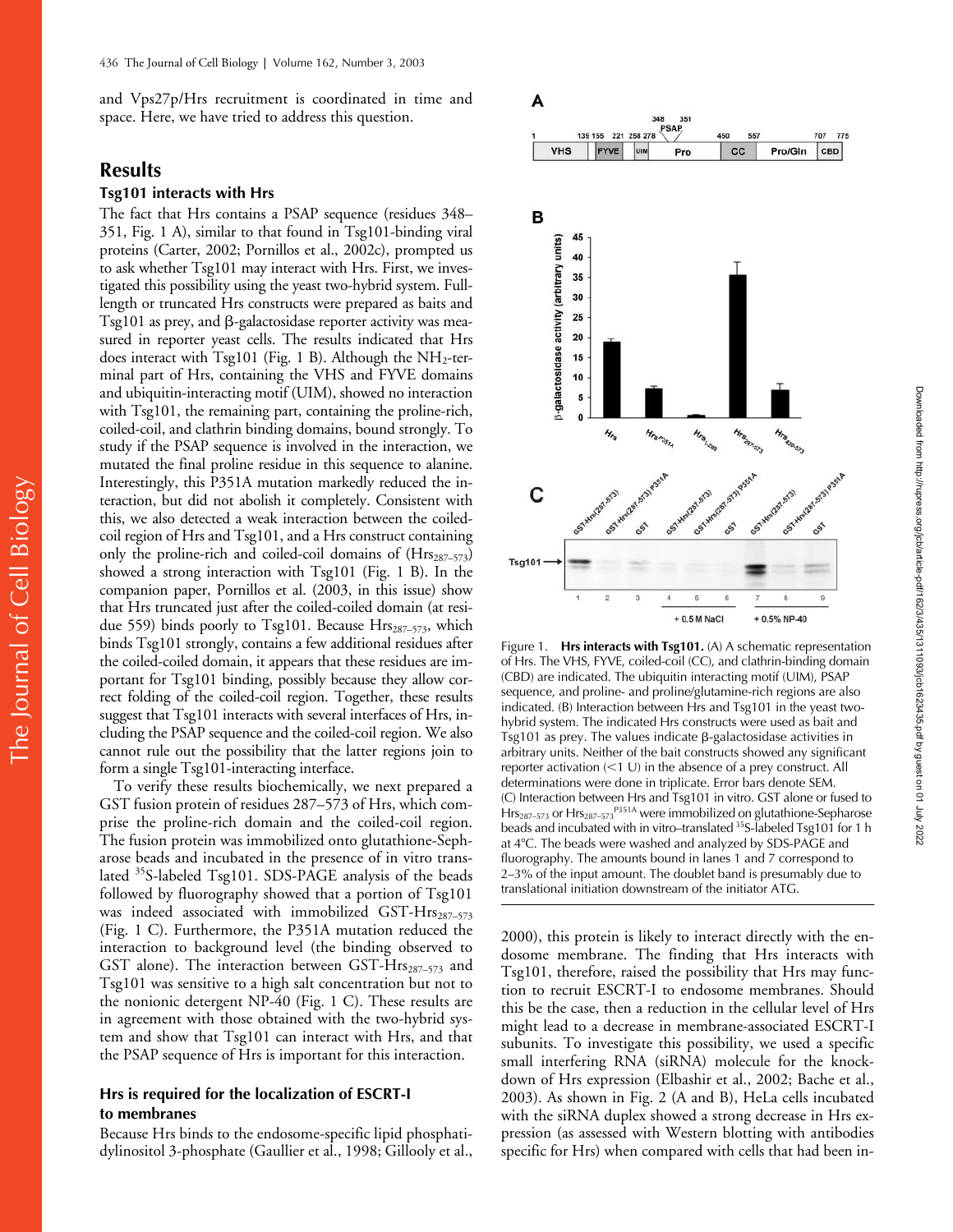

Figure 2. **Hrs is required for the efficient association of Tsg101 with membranes.** HeLa cells treated with control RNA  $(-)$  or with siRNA against Hrs  $(+)$  were fractionated into membrane and cytosolic fractions as described in Materials and methods. Hrs left in the cytosol and on membranes after siRNA treatment, as described in Materials and methods, was analyzed by SDS-PAGE (A and B, top lanes), and the corresponding levels of Tsg101 and hVps28 were shown by sequential blotting of the same membrane with anti-Tsg101 (A) or anti-hVps28 (B). The loaded amount of membrane fraction was sixfold higher than that of the cytosol fraction in A, and twofold higher in B. To visualize transferred proteins, the blots were stained with Ponceau S (bottom panels) before detection of Hrs and Tsg101 (A), and Hrs and hVps28 (B). The relative intensities of the bands from membrane fractions of control and siRNA-treated cells were quantified using ImageQuant 5.0 (C), and are presented as the average of three experiments. Error bars denote SEM.

cubated in the presence of a control RNA. Importantly, Western blotting with anti-Tsg101 antibodies showed that there was a significant reduction of membrane-associated Tsg101 levels in cells treated with siRNA to Hrs. We also investigated whether Hrs is required for membrane localization of the other known human ESCRT-I subunit, hVps28, which does not bind directly to Hrs. Like Tsg101, the amount of hVps28 in the membrane fraction was reduced by  $\sim$ 50% in cells treated with siRNA against Hrs (Fig. 2, B and C). In the case of both Tsg101 and hVps28, the decrease in membrane-associated proteins was less than that of Hrs in Hrs-depleted cells. We do not know the reason for this, but one explanation could be that ESCRT-I is also associated with endosomes via other molecules than Hrs (see Discussion). In any case, these results indicate that Hrs is required for efficient membrane targeting of ESCRT-I.

## **Hrs is required for the formation of MVBs in mammalian cells**

Yeast cells devoid of the Hrs homologue Vps27p have vacuoles that lack intraluminal vesicles (even when vacuolar hydrolase activity is inhibited), and they contain a multilamellar late endosome, the class E compartment (Odorizzi et al.,

1998). Similarly, Garland cells and synaptic boutons from *hrs* mutant *Drosophila* larvae have reduced numbers of MVBs (Lloyd et al., 2002). Because the endocytic pathway in mammalian cells is better characterized at the morphological level than that of yeast and flies, we found it important to study the ultrastructure of endosomes in HeLa cells depleted of Hrs with siRNA. To label endocytic compartments, the cells were allowed to endocytose HRP for 15 min before fixation and electron microscopy. Whereas early endosomes (Fig. 3 A) and MVBs (Fig. 3 B) could be readily detected in untreated cells, siRNA-treated cells (Fig. 3 C) had  $\sim$ 50% less MVBs (see quantification in Fig. 3 D). These results indicate that mammalian Hrs, similar to its yeast and fly counterparts, is required for MVB formation.

## **Hrs depletion affects the morphology of lysosomes**

Because MVBs fuse with late endosomes and lysosomes (Gruenberg, 2001; Katzmann et al., 2002), we next asked whether Hrs depletion would affect the morphology of these organelles. First, we studied this by confocal microscopy using an antibody against the late endosome/lysosome marker LAMP-1. In cells treated with a control RNA molecule, numerous LAMP-1–positive structures were found in the perinuclear region, as expected (Fig. 4 E). However, in cells treated with siRNA against Hrs, the LAMP-1–positive structures were found concentrated close to the nucleus (Fig.



Figure 3. **Hrs is required for MVB formation.** HeLa cells treated with control RNA or siRNA against Hrs were incubated with 5 mg/ml HRP for 15 min and processed for electron microscopy. In control cells, we observed early endosomes of varying sizes (A) and MVBs (B). (C) In siRNA-treated cells we also observed early endosomes, but significantly less MVBs. (A–C) Arrowheads indicate HRP-positive structures. (D) To quantify the effect of siRNA on MVB formation, we estimated the number of MVBs per cell section. We included only MVBs with an appearance as seen in B in the estimation and omitted early endosomal structures as seen in A and C. MVBs were counted and expressed as the mean number of MVBs per cell section. Three separate experiments were performed and 20 cells were counted for each condition. Statistical significance was estimated with the *t* test. Error bars denote SEM.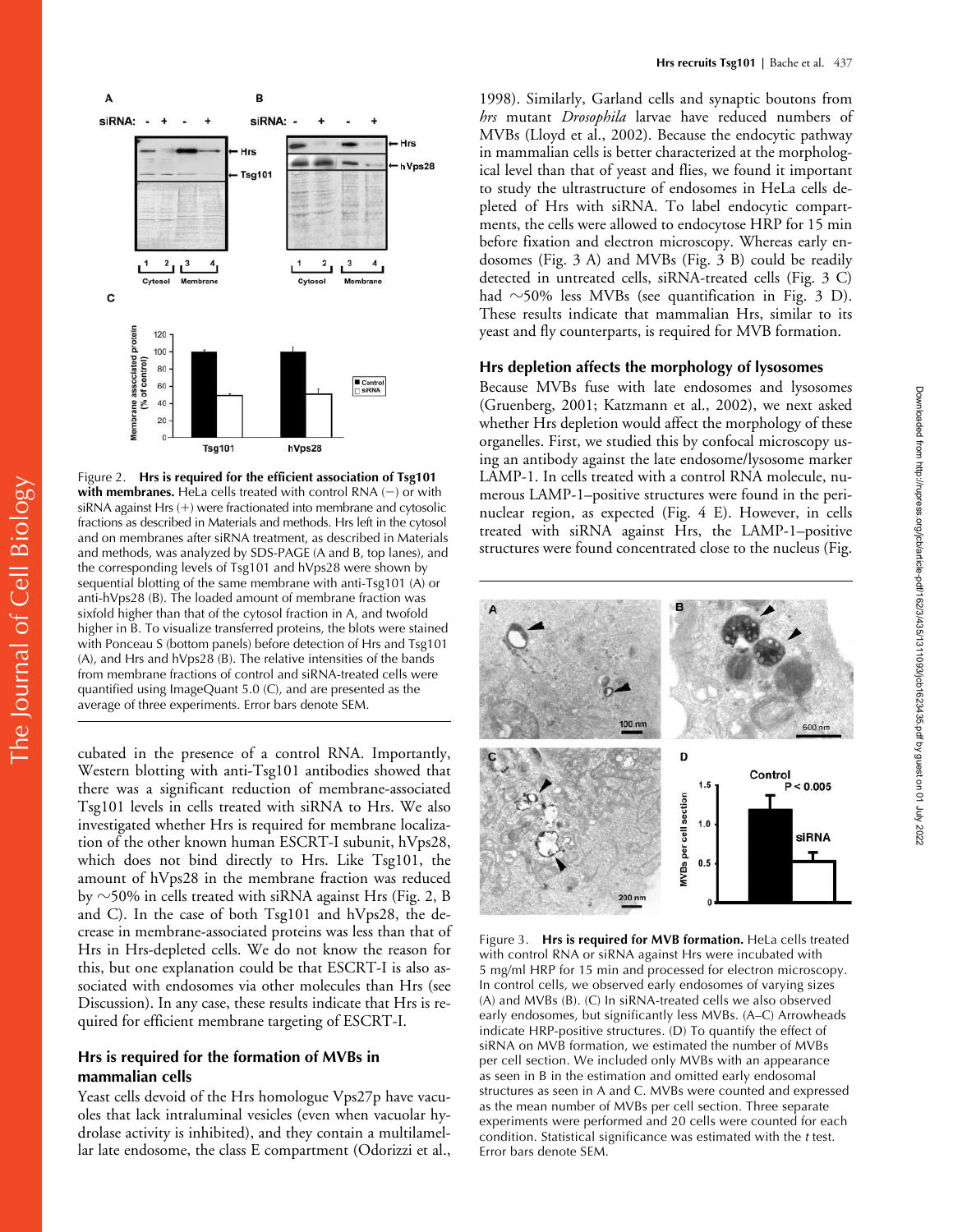4 F). Next, to study this morphological change by electron microscopy, we labeled lysosomes by performing a 3-h pulse/overnight chase incubation with BSA gold. In control cells, we observed LAMP-2 staining on gold-containing electron dense lysosomes with a membranous content (Fig. 4 A), and more occasionally on electron lucent vesicles largely devoid of endocytic tracers and with no intraluminal membranes (Fig. 4 B). In siRNA-treated cells, we observed similar LAMP-2–positive structures, but they often appeared clustered and were greatly enlarged (up to threefold increase in diameter; Fig. 4, C and D). These results indicate that Hrs is required both for MVB formation (Fig. 3) and for normal morphology of late endosomes/lysosomes.

# **Hrs and Tsg101 have differential intracellular localizations**

Both Hrs and Tsg101 are known to localize to endosomes (Komada et al., 1997; Bishop and Woodman, 2001), but



Figure 4. **Hrs depletion affects the morphology of late endosomes and lysosomes.** HeLa cells treated with control double-stranded RNA (A and B) or siRNA against Hrs (C and D) were prepared for electron microscopy or immunofluorescence microscopy as described in Materials and methods. Late endosomes and lysosomes were visualized by 7 nm internalized BSA gold (A, arrow) or staining with antibodies against LAMP-2 followed by 15 nm protein A–gold (A–D, arrowheads). The boxed area in C is shown magnified in D. Note the different sizes of bars. Immunofluorescence images were obtained by labeling with antibodies against LAMP-1 (E and F). Bar, (E and F) 5  $\mu$ m. E shows a control cell, whereas F shows an siRNA-treated cell.



Figure 5. **Tsg101 has a broader endosomal distribution than Hrs.** HeLa cells grown on coverslips were permeabilized before fixation and double labeled with anti-Tsg101 and anti–LAMP-1 (A–C), anti-Tsg101 and Hrs (D–F), or anti-Hrs and anti–LAMP-1 (G–I). Yellow color in the merged images (C, F, and I) indicates colocalization. Bar,  $5 \mu m$ .

their intracellular localizations have not been compared directly. Because Hrs is required for the endosomal recruitment of Tsg101, and because both these proteins are involved in endosomal protein sorting and MVB formation, we expected Hrs and Tsg101 to colocalize. Electron microscopy showed that overexpression of Tsg101, even at moderate levels, causes formation of aggresomes (unpublished data). To study the relative localization of Tsg101 and Hrs, we, therefore, stained HeLa cells with antibodies that detect the two endogenous proteins by immunofluorescence microscopy (Fig. 5). As expected, there was a significant overlap in the distribution of Hrs and Tsg101 (Fig. 5, D–F). However, whereas Hrs partially localized to membranes positive for the early endosome marker EEA1 (Urbé et al., 2000; Raiborg et al., 2001b) and was largely absent from LAMP-1–positive late endocytic structures (Fig. 5, G–I), Tsg101 was also found on LAMP-1–positive structures (Fig. 5, A–C). These results suggest that even though Tsg101 requires Hrs for its initial recruitment to endosomes, it stays associated with endosomes much longer than Hrs during endosomal maturation or trafficking.

## **Tsg101 and Hrs colocalize on endosomes that contain lyso-bisphosphatidic acid (LBPA)**

Assuming that Tsg101 is recruited to endosomes by Hrs but is also found on late, LAMP-1–positive structures, we would expect a significant pool of Tsg101 to be located on intermediates between early and late endosomes. Therefore, we triple labeled HeLa cells for confocal microscopy with antibodies against Tsg101, Hrs, and LBPA, a well-characterized marker for multivesicular late endosomes (Kobayashi et al., 1998).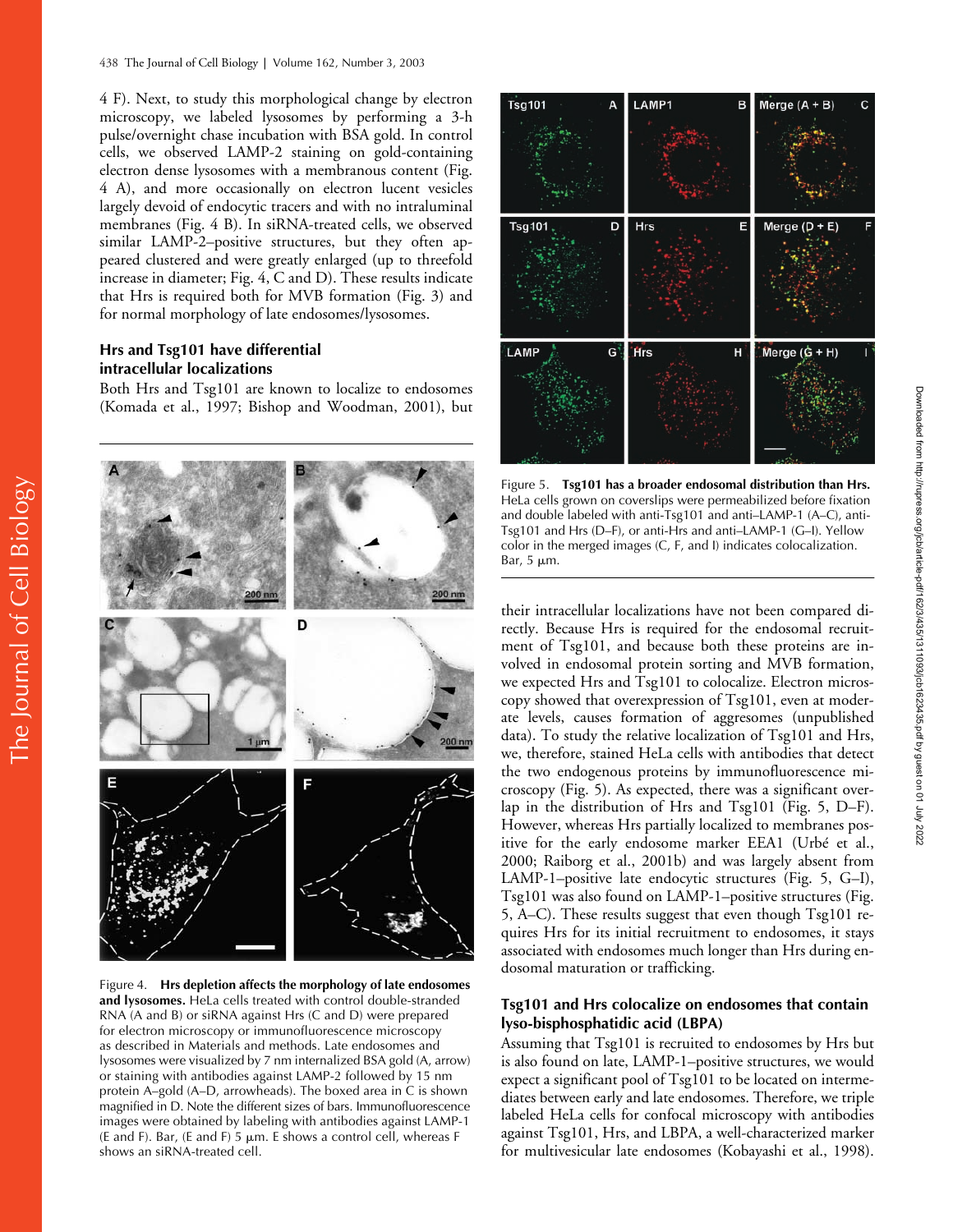

Figure 6. **Tsg101 and Hrs colocalize on LBPA-containing endosomes.** HeLa cells were permeabilized before fixation and labeled with anti-Hrs (C) and anti-LBPA (B) primary and secondary antibodies before staining with Zenon®-labeled anti-Tsg101 (A) as described in Materials and methods. Colocalization between LBPA and Tsg101 is shown in yellow (D), between LBPA and Hrs in turquoise (E), and between all three molecules in white (F). Examples of profiles positive for all three molecules are indicated by arrows. Bar,  $5 \mu m$ .

We found extensive colocalization between Tsg101 and LBPA (Fig. 6, A, B, and D). In agreement with Fig. 5, some of the endosomes were positive for both Hrs and Tsg101, and most of these structures also contained LBPA (Fig. 6 A, C, and F). This suggests that Hrs and Tsg101 colocalize on a subset of LBPA-positive structures. Because Hrs colocalizes poorly with the late endosome/lysosome marker LAMP-1 (Fig. 5), we assume that these Hrs-containing LBPA-positive structures represent intermediates between early and late endosomes that are positive for LBPA but negative for LAMP1. In agreement with this idea, previous electron microscopy studies have shown that Hrs is present on the limiting membrane of MVBs (Tsujimoto et al., 1999; Sachse et al., 2002), and we observed LPBA associated with intraluminal vesicles of MVBs (unpublished data).

# **Overexpression of Hrs causes accumulation of Tsg101 on early endosomes and prevents its localization to late endosomes**

The finding that Hrs is required for recruitment of Tsg101 to endosomes prompted us to ask whether an increased expression of Hrs would cause an increased amount of Tsg101 on early endosomes. Therefore, we compared the intracellular localization of endogenous Tsg101 in untransfected cells and cells that overexpressed Hrs. Confocal immunofluorescence microscopy showed that there was little colocalization between Tsg101 and EEA1 in untransfected cells (Fig. 7, A–C), in agreement with the finding that Tsg101 colocalizes extensively with LAMP-1 (Fig. 5, A–C). In contrast, Hrs overexpression led to increased colocalization between Hrs and Tsg101 (Fig. 7, D–F), and caused a strong redistribution of Tsg101 to early endosomes, which were now found



Figure 7. **Overexpression of Hrs prevents the localization of Tsg101 to late endosomes.** HeLa cells were transfected (D–L) or not (A–C) with Hrs for 48 h and permeabilized before fixation. The cells were labeled with anti-Tsg101 (A, D, and G), anti-EEA1 (B and H), or anti-LAMP-1 (I). Yellow (C, F, and J) or purple (K) color in merged images indicates colocalization. An interference contrast image of the Hrs-transfected cell (G–K) is shown in L (colors are inverted in this panel). Bar,  $5 \mu m$ .

Downloaded from http://rupress.org/jcb/article-pdf/162/3/435/1311093/jcb1623435.pdf by guest on 01 July 2022

Downloaded from http://rupress.org/jcb/article-pdf/162/3/435/1311093/jcb1623435.pdf by guest on 01 July 2022

clustered in the perinuclear region (Fig. 7, G and H). Interestingly, although Tsg101 colocalized extensively with LAMP-1 in control cells (Fig. 5, A–C), Tsg101 was almost absent from LAMP-1–positive late endocytic structures in the Hrs-transfected cells (Fig. 7, G, I, and K), even though these were frequently located close to early endosomes. Instead, it colocalized strongly with EEA1 (Fig. 7, G, H, and J), which was the opposite of what was seen in untransfected cells (compare with Fig. 7, A–C). This suggests that Hrs overexpression retains Tsg101 on early endosomes and prevents its association with late endosomes and lysosomes, which is consistent with the idea that Hrs mediates recruitment of Tsg101 to early endosomes.

# **Discussion**

In this paper, we have addressed an important question concerning the function of ESCRT complexes in MVB formation, namely, how the recruitment of these complexes to endosomal membranes is initiated. Previous work has suggested that the evolutionarily conserved ESCRT-I, -II, and -III complexes act consecutively in receptor sorting and MVB formation (Katzmann et al., 2001, 2002; Babst et al.,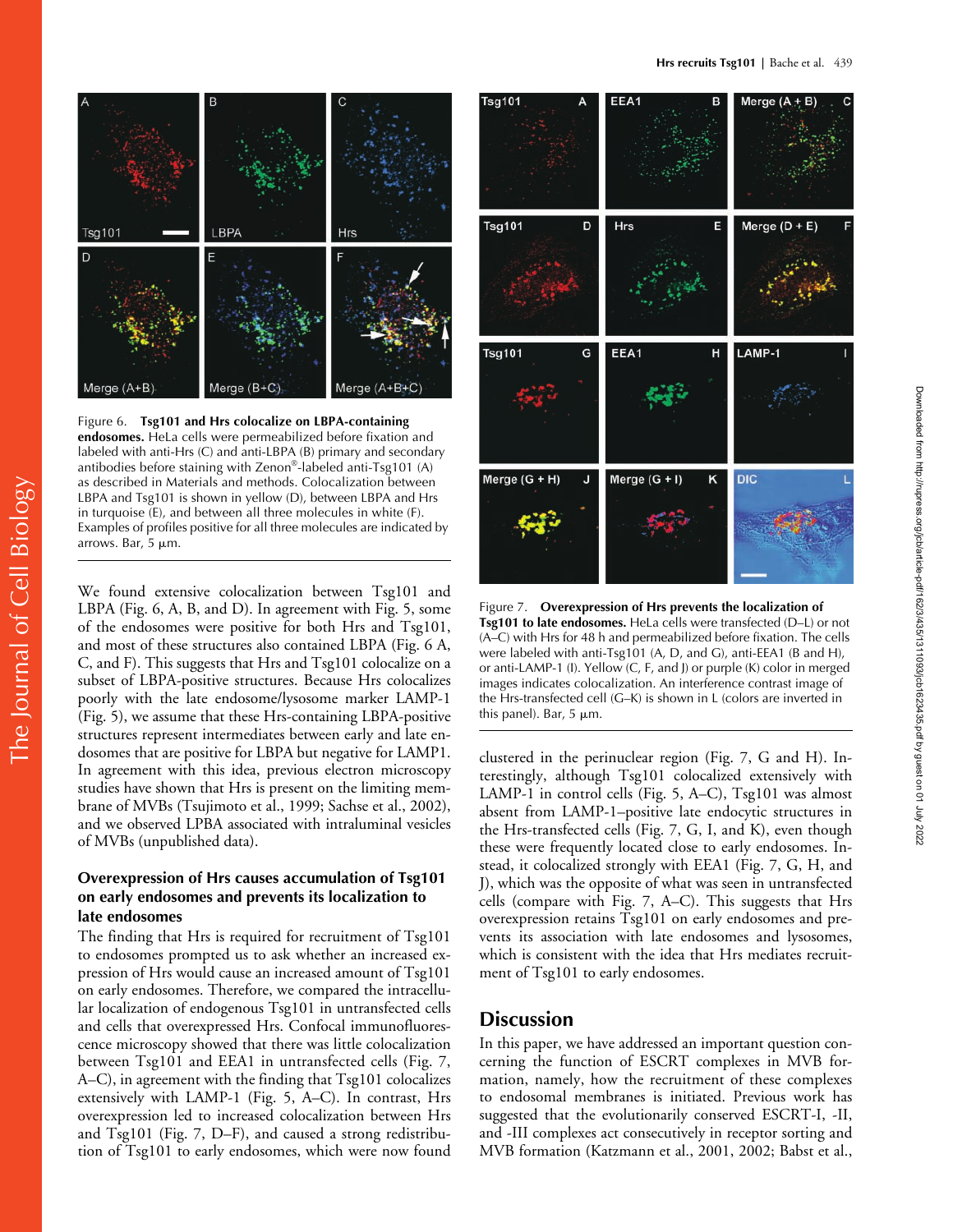2002a,b; Conibear, 2002). Here, we show that Hrs binds to the ESCRT-I subunit Tsg101 and mediates the targeting of ESCRT-I to early endosomes. Similarly, in a companion paper, Katzmann et al. (2003, in this issue) show that membrane recruitment of yeast Vps23p requires Vps27p. This indicates that Hrs/Vps27p functions upstream of the ES-CRT complexes. We also show evidence that, once recruited, Tsg101 remains associated with endosomes much longer than Hrs during endosomal maturation or trafficking. Finally, we show by electron microscopy that Hrs is required both for MVB formation and for the normal morphology of endosomes and lysosomes.

What is the exact role of Hrs in MVB formation? Previous work has shown that the UIMs of Hrs and Vps27p are essential for sorting of ubiquitinated membrane proteins into the degradative pathway (Bilodeau et al., 2002; Raiborg et al., 2002; Shih et al., 2002). Interestingly, mutations in the UIMs of Vps27p specifically inhibit sorting of ubiquitinated proteins without affecting MVB formation (Bilodeau et al., 2002), suggesting that ubiquitin recognition may be uncoupled from the formation of intraluminal vesicles. Our finding that Hrs binds to Tsg101 and is required for membrane recruitment of both Tsg101 and hVps28 indicates that Hrs acts in the recruitment of ESCRT-I to endosomes. This provides the following plausible explanation for the lack of MVB formation in the absence of Hrs: because the ESCRT complexes function coordinately in the formation of inward endosomal invaginations (by mechanisms that are still not understood), a failure to recruit ESCRT-I will effectively inhibit this process.

Our finding that siRNA-mediated depletion of Hrs inhibits MVB formation agrees with previous studies of Hrs homologues in yeast and *Drosophila* (Odorizzi et al., 1998; Lloyd et al., 2002). Even though enlarged early endosomes have been observed in Hrs  $-\bar{\prime}$  mouse embryos (Komada and Soriano, 1999) and in Hrs-depleted HeLa cells (Bache et al., 2003), it was more surprising to observe that lysosomes increased greatly in size in HeLa cells treated with siRNA against Hrs. This indicates that Hrs not only controls MVB formation but also controls the morphology of endosomes and lysosomes.

The UIM has been shown to function as a signal for mono-ubiquitination of Hrs (Polo et al., 2002). Because Tsg101 binds with increased avidity to HIV Gag when this protein is ubiquitinated (Pornillos et al., 2002b), it is possible that ubiquitination of Hrs may strengthen its interaction with Tsg101. Ubiquitination of Hrs cannot be absolutely required, though, because Hrs<sub>287-573</sub>, which interacted strongly with Tsg101 in vitro and in the two-hybrid system, does not contain the UIM. Even though  $Hrs^{P351A}$  had a reduced ability to bind Tsg101, overexpression of this mutant caused a similar accumulation of Tsg101 on early endosomes as wildtype Hrs (unpublished data). This can probably be explained by its residual ability to bind Tsg101 (Fig. 1 B), and the fact that we are unable to saturate Hrs binding sites on endosomes (Raiborg et al., 2001b). However, it is interesting to note that membrane recruitment of yeast Vps23p by Vps27p requires a region that contains the PSAP-like sequence PTVP, and which is also required for sorting of a ubiquitinated protein into the vacuole lumen (see Katzmann et al., 2003, in this issue). This indicates that membrane recruitment of Vps23p (Tsg101) by Vps27p (Hrs) is required for normal MVB sorting.

Previous work has shown that Hrs partially colocalizes with another FYVE domain containing protein, EEA1 (Urbé et al., 2000; Raiborg et al., 2001b). However, whereas EEA1 is strictly confined to sorting early endosomes (Wilson et al., 2000), Hrs is also present on the limiting membrane of MVBs (Tsujimoto et al., 1999; Sachse et al., 2002). Given that Hrs partially colocalizes with EEA1, we were initially surprised to find so little colocalization between Tsg101 and EEA1 (Fig. 7, A–C). However, this lack of colocalization can be explained if EEA1 localizes to sorting endosomes and Tsg101 to MVBs/late endosomes. The finding that Tsg101, but not Hrs, is present on late (LAMP-1 positive) endosomes indicates that these proteins are not permanently associated. We speculate that Hrs is involved in the initial recruitment of Tsg101 to form MVBs, and that Tsg101 remains membrane associated through interactions with other molecules. Accordingly, when Hrs is overexpressed, it accumulates on early endosomes and causes a strong redistribution of Tsg101 to these structures and an altered appearance of late endosomes. The observation that Tsg101 is associated with LBPA-positive MVBs and late endosomes, which by definition contain intraluminal vesicles (Gruenberg, 2001; Katzmann et al., 2002), raises the possibility that ESCRT proteins may remain associated with the limiting membrane of the MVB even after formation of intraluminal vesicles has taken place.

Hrs and the ESCRT complexes are essential for endosomal protein sorting and MVB formation. Here, we have identified a functional interaction between Hrs and the ESCRT-I subunit Tsg101. Viral late domains target Tsg101 and ES-CRT-I to the plasma membrane via a P(S/T)AP sequence in order to facilitate viral budding (Carter, 2002; Pornillos et al., 2002c). Hrs appears to act in a similar manner at the early endosome and is critical for the formation of endosomal invaginations and vesicles. Indeed, Pornillos et al. (2003, in this issue) show in a companion paper that the PSAP-containing part of Hrs can functionally replace the PTAP-containing part of the HIV Gag protein in budding of viruslike particles from the plasma membrane, indicating that HIV Gag mimics the Tsg101-recruiting effect of Hrs. Together, with previously published results (Katzmann et al., 2001; Bilodeau et al., 2002; Bishop et al., 2002; Lloyd et al., 2002; Raiborg et al., 2002; Shih et al., 2002), these results argue that Hrs plays a dual role in endosomal protein sorting: First, it recruits ubiquitinated proteins into clathrin-coated microdomains on early endosomes. Second, it recruits the ESCRT-I complex that is essential for further sorting and MVB formation.

# **Materials and methods**

## **Plasmid constructs**

The DNAs encoding human Tsg101 (Li and Cohen, 1996) and hVps28 (Bishop and Woodman, 2001) were amplified by PCR from a marathonready HeLa cDNA (CLONTECH Laboratories, Inc.) and verified by sequencing. They were cloned into the EcoRI-SalI sites of pGAD GH (CLONTECH Laboratories, Inc.) for use as a prey in the yeast two-hybrid system, into the EcoR–SalI sites of pGEM-myc4 (Simonsen et al., 1998) for in vitro transcription, and into the EcoRI–SalI sites of pMAL-c2 (New England Biolabs, Inc.) for bacterial expression. Full-length and truncated mouse Hrs constructs in pLexA were subcloned as EcoRI–SalI fragments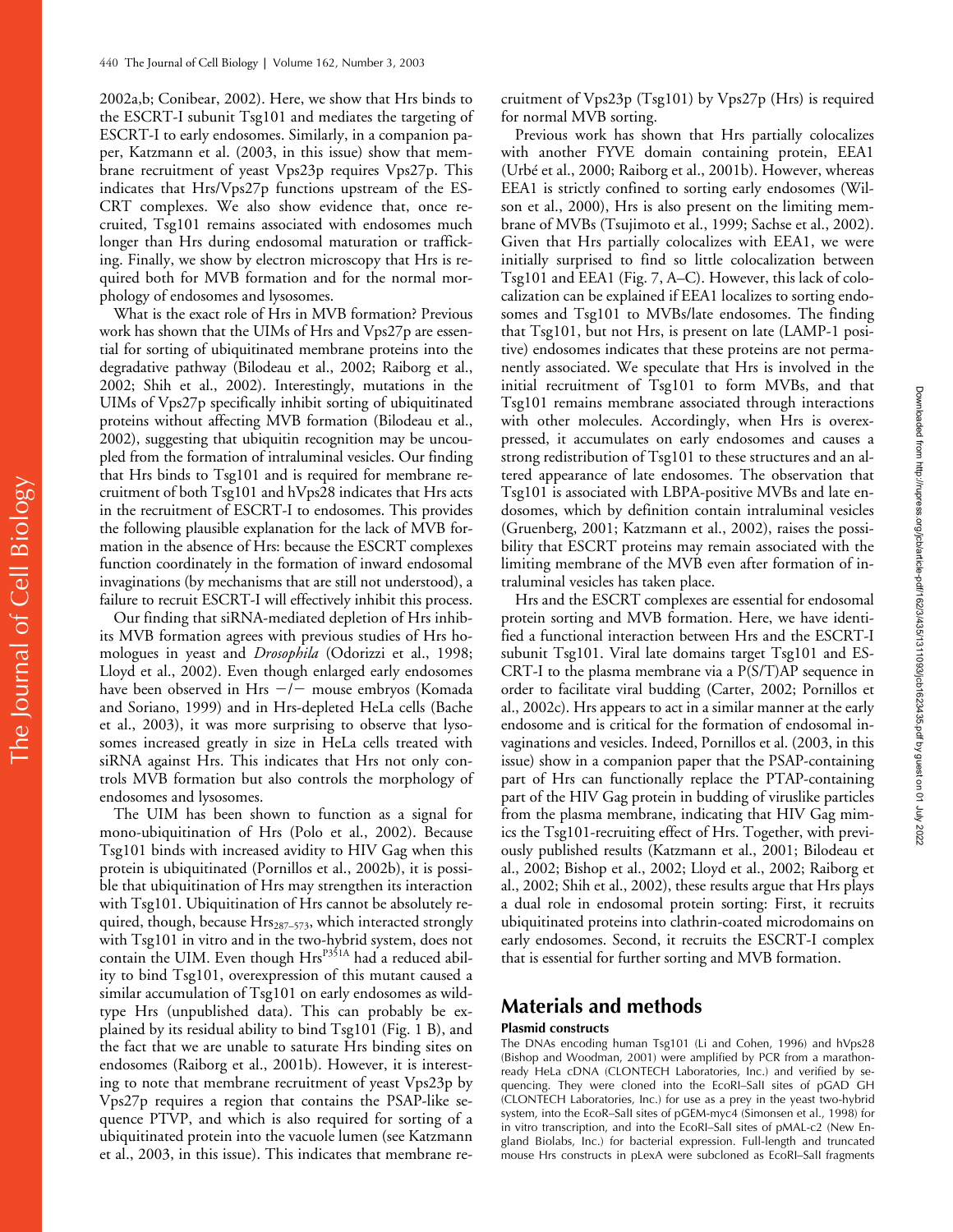#### **Antibodies**

Affinity-purified rabbit antibodies against recombinant Hrs have been described previously (Raiborg et al., 2001a). Antibodies against a recombinant maltose binding protein, hVps28 fusion protein, were prepared in a similar manner. These antibodies recognized endogenous hVps28 by Western blotting but not by immunocytochemistry. Mouse mAbs against Tsg101 were obtained from GeneTex. Human anti-EEA1 antiserum (Mu et al., 1995) was a gift from B. Toh (Monash University, Melbourne, Australia). Mouse mAbs against human LAMP-1 were from the Developmental Studies Hybridoma Bank of the University of Iowa. Mouse mAbs against LAMP-2 were provided by G. Griffiths (University of Oxford, Oxford, UK). Mouse mAbs against LBPA (Kobayashi et al., 1998) were provided by J. Gruenberg (University of Geneva, Geneva, Switzerland). Cy2-, Cy3-, and Cy5-labeled secondary donkey antibodies were from Jackson ImmunoResearch Laboratories. The Zenon® mouse IgG labeling kit was from Molecular Probes. It was used to label anti-Tsg101 antibodies with Alexa-588– conjugated Fab fragments according to the manufacturer's instructions.

## **Expression of GST fusion proteins in** *E. coli*

GST fusion of Hrs<sub>287-573</sub> and the P351A mutation of the same Hrs fragment was produced in *E. coli* BL21 (DE3) cells transformed with the respective pGEX constructs as described previously (Raiborg et al., 2001a). The recombinant protein was purified on glutathione-Sepharose 4B (Amersham Biosciences) after lysis of the bacteria in B-PER™ reagent (Pierce Chemical Co.), according to the manufacturer's instructions.

### **In vitro transcription and translation**

pGEM-Tsg101 was linearized with SalI, and in vitro transcribed with T7 RNA polymerase (Promega), according to the manufacturer's protocol. The resulting mRNA was translated in the presence of [35S]methionine (Amersham Biosciences) in rabbit reticulocyte lysate according to the manufacturer's instructions. The lysate was dialysed overnight against assay buffer (20 mM Hepes, pH 7.2, 140 mM NaCl, and 1 mM dithiothreitol).

#### **GST pull-down assay**

Purified GST or GST fusion protein (100 pmol) was bound to 20-µl aliquots of glutathione-Sepharose (Pharmacia Biosciences) at 4C for 60 min. The beads were washed with assay buffer and 50  $\mu$ l of in vitro-translated Tsg101 was added. After rotation at  $4^{\circ}$ C for 60 min, the beads were washed three times with assay buffer and analyzed by SDS-PAGE and fluorography. Films were scanned (model ScanJet 6100C; Hewlett Packard), and images were processed with Adobe Photoshop 7.0.

#### **Cell culture and transfection**

HeLa cell cultures were maintained as recommended by the American Type Culture Collection. For expression in mammalian cells, we used the FuGENE system according to the manufacturer's instructions (Roche Diagnostic Corporation). Constructs to be expressed were cloned behind the myc epitope of pcDNA3 (Invitrogen). Cells were analyzed 48 h after transfection. Transfection of HeLa cells with siRNA was performed as described previously (Elbashir et al., 2002). The cells were first transfected with siRNA for 3 d, then the cells were replated, and the transfection was repeated for another 3 d.

## **Two-hybrid methods**

For use in the two-hybrid system, constructs were cloned into pLexA/ pBTM116 (Vojtek et al., 1993) as bait and pGAD GH (CLONTECH Laboratories, Inc.) as prey. The yeast reporter strain *L40* (Vojtek et al., 1993) was cotransformed (Schiestl and Gietz, 1989) with the indicated pLexA and pGAD plasmids, and β-galactosidase activities of transformants were determined as described previously (Guarente, 1983).

## **Preparation of membrane and cytosolic fractions of HeLa cells treated with siRNA against Hrs**

HeLa cells were transfected with siRNAs against Hrs or a scrambled RNA duplex as control (Bache et al., 2003). The cells were washed three times with ice-cold PBS, and homogenized in homogenization buffer (10 mM Hepes, 3 mM imidazole, pH 7.2, 250 mM sucrose, and mammalian protease inhibitor cocktail [used according to the manufacturer's instructions]; Sigma-Aldrich) by repeated passages through a 22-gauge needle at 4°C. Membrane particulate and cytosolic fractions were prepared from postnuclear supernatants by ultracentrifugation for 15 min at 65,000 rpm in a TLA-100 rotor using a table top ultracentrifuge (Beckman Coulter).

#### **Confocal immunofluorescence microscopy**

Transfected or nontransfected HeLa cells grown on coverslips were permeabilized with 0.05% saponin, fixed with 3% PFA, and stained for fluorescence microscopy as described previously (Simonsen et al., 1998). Coverslips were examined using a META microscope (model LSM 510; Carl Zeiss MicroImaging, Inc.) equipped with a Neo-Fluar 100×/1.45 oil immersion objective. Image processing was done with Adobe Photoshop version 7.0.

#### **Electron microscopy**

To label lysosomes, we incubated cells with BSA gold (final OD<sub>520</sub> value of 2–3) for 3 h followed by an overnight chase. Cells were fixed in a mixture of 4% formaldehyde and 0.1% glutaraldehyde in 0.1 M phosphate buffer, pH 7.4, washed, and scraped in 1% gelatin/PBS. After embedding with 12% gelatin/PBS, tissue blocks were infused with 2.3 M sucrose overnight at 4°C, mounted, and frozen in liquid nitrogen (Peters et al., 1991). Ultrathin cryosections were cut at  $-110^{\circ}$ C on a microtome (Ultracut; Leica) and collected with a 1:1 mixture of 2% methyl cellulose and 2.3 M sucrose. Sections were transferred to formvar/carbon-coated grids and labeled with primary antibodies followed by protein A–gold conjugates essentially as described previously (Slot et al., 1991). For plastic embedding, the cells were fixed in 2% glutaraldehyde in cacodylate buffer, fixed after in 2% osmium tetroxide, and stained with uranylacetate. After dehydration and embedding, the cells were sectioned and examined in an electron microscope (model CM100; Philips).

#### We thank Eva Rønning for technical assistance, Gillian Griffiths for providing anti–LAMP-2 antibodies, Jean Gruenberg for providing anti-LBPA antibodies, and Scott Emr and Wes Sundquist for sharing results before publication.

This work was supported by the Top Research Programme, the Research Council of Norway, the Norwegian Cancer Society, the Novo-Nordisk Foundation, and the Anders Jahre's Foundation for the Promotion of Science.

Submitted: 24 February 2003 Accepted: 11 June 2003

# **References**

- Babst, M., G. Odorizzi, E.J. Estepa, and S.D. Emr. 2000. Mammalian tumor susceptibility gene 101 (TSG101) and the yeast homologue, Vps23p, both function in late endosomal trafficking. *Traffic.* 1:248–258.
- Babst, M., D.J. Katzmann, E.J. Estepa-Sabal, T. Merloo, and S.D. Emr. 2002a. ESCRT-III: an endosome-associated heterooligomeric protein complex required for MVB sorting. *Dev. Cell.* 3:271–282.
- Babst, M., D.J. Katzmann, W.B. Snyder, B. Wendland, and S.D. Emr. 2002b. Endosome-associated complex, ESCRT-II, recruits transport machinery for protein sorting at the multivesicular bodies. *Dev. Cell.* 3:283–289.
- Bache, K.G., C. Raiborg, A. Mehlum, and H. Stenmark. 2003. STAM and Hrs are subunits of a multivalent ubiquitin-binding complex on early endosomes. *J. Biol. Chem.* 278:12513–12521.
- Bilodeau, P.S., J.L. Urbanowski, S.C. Winistorfer, and R.C. Piper. 2002. The Vps27p Hse1p complex binds ubiquitin and mediates endosomal protein sorting. *Nat. Cell Biol.* 4:534–539.
- Bishop, N., and P. Woodman. 2001. TSG101/mammalian VPS23 and mammalian VPS28 interact directly and are recruited to VPS4-induced endosomes. *J. Biol. Chem.* 276:11735–11742.
- Bishop, N., A. Horman, and P. Woodman. 2002. Mammalian class E vps proteins recognize ubiquitin and act in the removal of endosomal protein-ubiquitin conjugates. *J. Cell Biol.* 157:91–101.
- Carter, C.A. 2002. Tsg101: HIV-1's ticket to ride. *Trends Microbiol.* 10:203–205. Conibear, E. 2002. An ESCRT into the endosome. *Mol. Cell.* 10:215–216.
- Elbashir, S.M., J. Harborth, K. Weber, and T. Tuschl. 2002. Analysis of gene function in somatic mammalian cells using small interfering RNAs. *Methods.* 26: 199–213.
- Garrus, J.E., U.K. von Schwedler, O.W. Pornillos, S.G. Morham, K.H. Zavitz, H.E. Wang, D.A. Wettstein, K.M. Stray, M. Cote, R.L. Rich, et al. 2001.